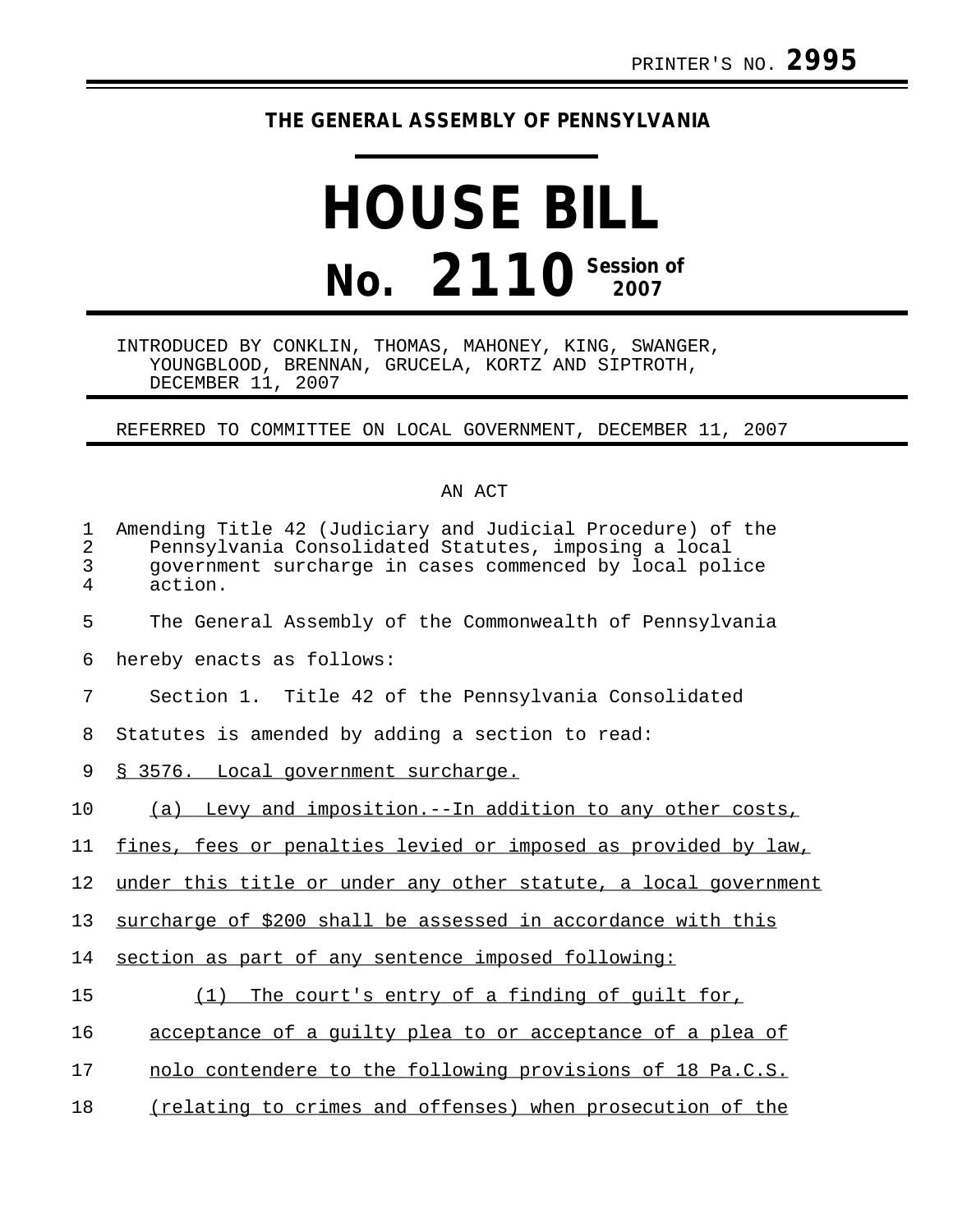| 1  | offense was commenced by local police action:                 |
|----|---------------------------------------------------------------|
| 2  | Section 5503 (relating to disorderly conduct).                |
| 3  | Section 6307 (relating to misrepresentation of age to         |
| 4  | secure liquor or malt or brewed beverages).                   |
| 5  | Section 6308 (relating to purchase, consumption,              |
| 6  | possession or transportation of liquor or malt or brewed      |
| 7  | beverages).                                                   |
| 8  | Section 6309 (relating to representing that minor is          |
| 9  | $of age$ .                                                    |
| 10 | Section 6310 (relating to inducement of minors to buy         |
| 11 | liquor or malt or brewed beverages).                          |
| 12 | Section 6310.1 (relating to selling or furnishing             |
| 13 | liquor or malt or brewed beverages to minors).                |
| 14 | The court's entry of a finding of quilt for,<br>(2)           |
| 15 | acceptance of a quilty plea to or acceptance of a plea of     |
| 16 | nolo contendere to a violation of 75 Pa.C.S. Ch. 38 (relating |
| 17 | to driving after imbibing alcohol or utilizing drugs) when    |
| 18 | prosecution of the offense was commenced by local police      |
| 19 | action.                                                       |
| 20 | (b) Disposition.--                                            |
| 21 | Notwithstanding the provisions of sections 3571<br>(1)        |
| 22 | (relating to Commonwealth portion of fines, etc.) and 3573    |
| 23 | (relating to municipal corporation portion of fines, etc.),   |
| 24 | all local government surcharges imposed and collected under   |
| 25 | subsection (a) by any division of the unified judicial system |
| 26 | existing under section 1 of Article V of the Constitution of  |
| 27 | Pennsylvania and section 301 (relating to unified judicial    |
| 28 | system) shall be remitted for deposit to the municipal        |
| 29 | corporation employing the local police officer who commenced  |
| 30 | the prosecution of the offense for which the local government |
|    | 20070H2110B2995<br>$-2-$                                      |